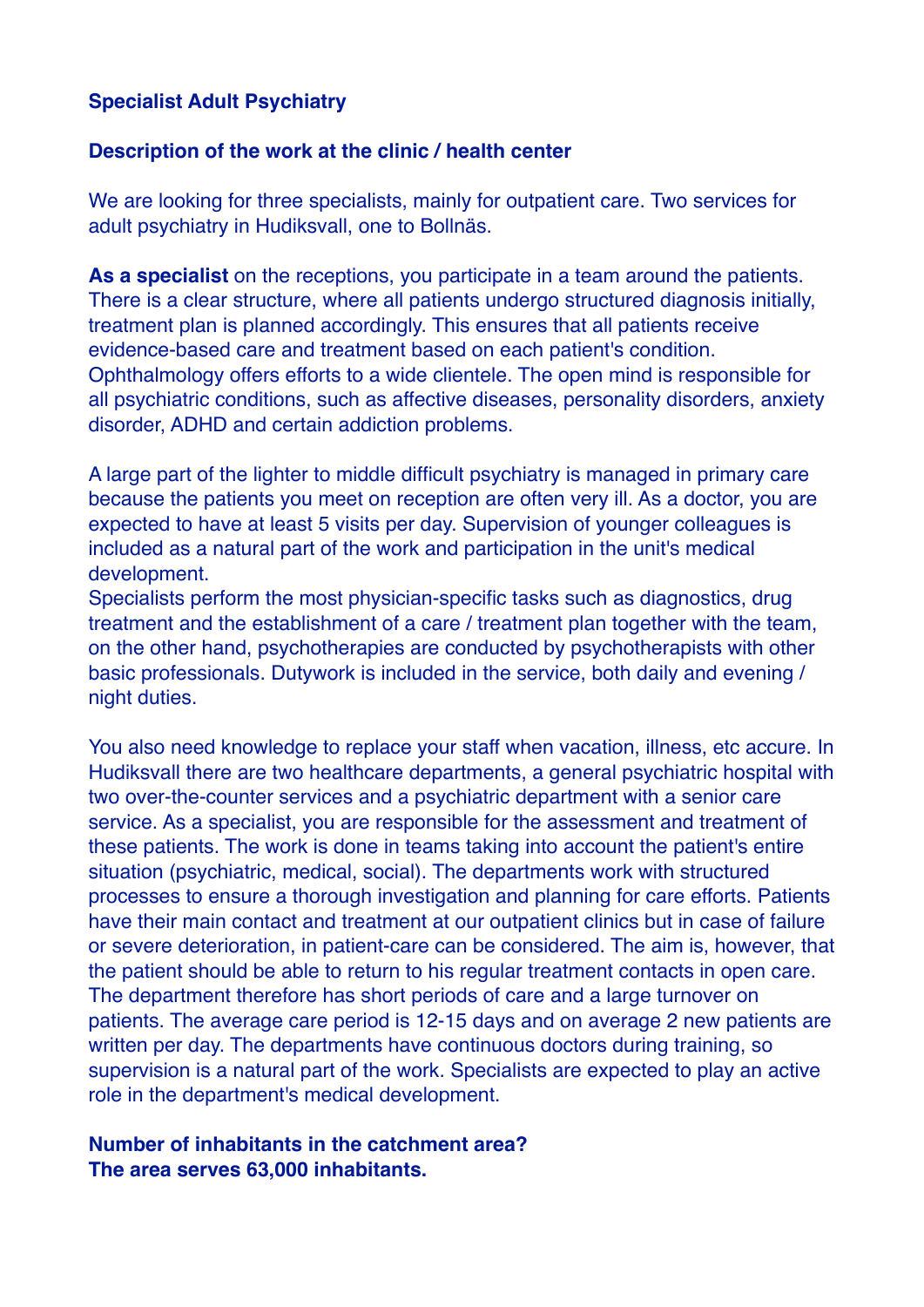## **Number of employees, residents, specialists, nurses and other staff**

In the region there are about 400 employees in psychiatry. The staff consists of various occupational groups such as psychologists, psychiatrists, psychotherapists, psychiatrists, cuncelers, doctors in training and residents, administrative staff, etc. Two Units for Doctors; Gästrikland and Hälsingland.

. Up to 26 psychiatrists and 15 residents work at the clinic but at different locations. In addition, we have 4 consultants who fill our vacancies. Every year we have about 45 doctors in training and 10 residents (future general practitioners) Open-minded Department in Northern Hälsingland:

Units in Hudiksvall and Ljusdal. 5 general practitioners, in addition, we often have doctors in training and residents. Serves 63,000 inhabitants, a total of 42 employees. Serve a population of 65 000. Total number of staff 32.

Outpatient department in Southern Hälsingland

Units i Bollnäs and Söderhamn. 5 senior psychiatrists, often residents and interns.

### **Plans for the future, for example, if the business will develop in any particular direction, or organizational changes?**

The activity has been offensive in terms of recruitment of specialists and has a clear goal in terms of good job crew that ensures the needs of citizens for psychiatric efforts. We make great efforts to offer good education to younger doctors, so as to attract doctors to specialist training with us, which has been successful. Most development work is under way in our endeavor to offer the best care efforts for our citizens based on current evidence. We work based on national guidelines and local practices. We strive to offer a good working environment for our doctors and to create a good collegial atmosphere and feeling. A job that employers and employees do together. This will be an important part of you.

#### **Job Description and Location:**

You need to be a flexible person who likes changes. You work in a team of your own patients, but you go for day and night and weekend duties. If necessary, you can support the inpatient department. We are developing a concept of consultation via computer in the county (equivalent to doctor visits via Skype) and preferably look forward to your interest in participating in the development of this. We also wish you to have an interest in ADHD treatment and substitution treatment for opiate addiction.

### **Number of vacancies**: 3

#### **Education:**

Specialist education psychiatry.